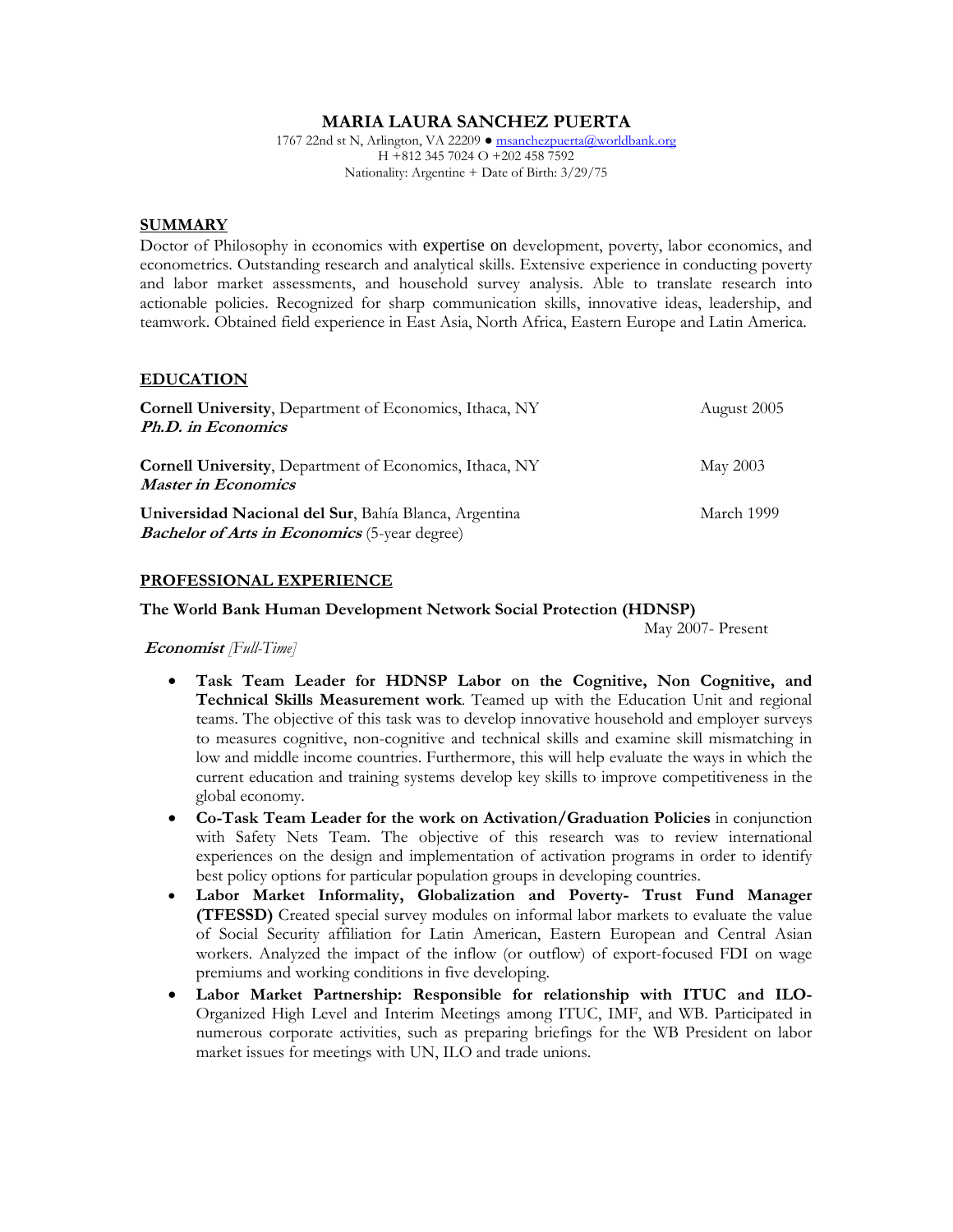- **Task Team Leader for the Flagship Labor Market Core Course: 2008-2012.** Prepared course agenda and invited resource people (including speakers from academia, think tanks, policy institutes, trade unions, and WB). Received Spot Award for outstanding delivery**.**
- **Cross Support Latin America (**Bolivia, Peru, Brazil, Argentina, El Salvador)- **North Africa**  (Tunisia, Lebanon)**- East Asia** (Indonesia, Cambodia)- **Africa** (Mauritania, Benin)

## **The World Bank Europe and Central Asia Human Development Unit**

August 2005- April 2006

## **ET Consultant** *[Full-Time]*

- **Task Team Leader for the Programmatic Poverty Assessment Romania**  - Prioritized the analysis of linkages of poverty with labor market variables.
- **Economic Analysis of Local Social Service Delivery Project Serbia:** 
	- -Responsible for economic analysis and monitoring and evaluation of decentralization in health, education, and social protection sectors.
- **Co-author of Labor Market Assessments (Albania, Serbia, Turkey):**

-Wrote chapter on women in the labor market, with specific emphasis on preferences, human capital, and discrimination..

-Authored chapters on labor market trends, informality, and wage determination.

-Conducted capacity building seminars for the Statistical Office in Belgrade.

**Modeled pension systems with PROST:**

Serbia: Simulated reform scenarios for a gender impact analysis for the PSIA

 **Co-author of Regional Study "The Third Transition: From Red to Gray":** -Coauthored chapters evaluating the labor market impacts of changing demographic structures in ECA in the next twenty- five years.

# **The World Bank, ECSHD February-May 2005**

**Consultant** *[Part-Time]* 

 **Labor Market Assessment:** Bosnia-Herzegovina. Produced Background Paper, constructed panel data using LSMS 2002 to 2004, and provided dynamic analysis of the labor market. Provided critical input for discussions with the government on the consequences of minimum wages increases and the unemployment insurance system.

# **The World Bank, LCSPE** Sept 2004 – Feb 2005

#### **Consultant** *[Part-Time]*

 Helped resume the policy dialogue, after years of hostility of the Argentine government towards the World Bank and IMF due to the economic crisis in 2001.Organized a conference on "pro-poor" growth. Discussed policies linking economic growth and infrastructure, education, fiscal, trade and PSD units with government officials.

#### **The World Bank, LCSPP-Poverty Sector** May – August 2002

**Consultant** *[Full-Time]* 

 Investigated the concept of subjective perception, life satisfaction, happiness, and poverty using data on youth from Paraguay. . Found that some policies, which may not have a direct impact on objective measures of welfare, may still improve subjective perceptions. Produced input into updates of Poverty Assessments.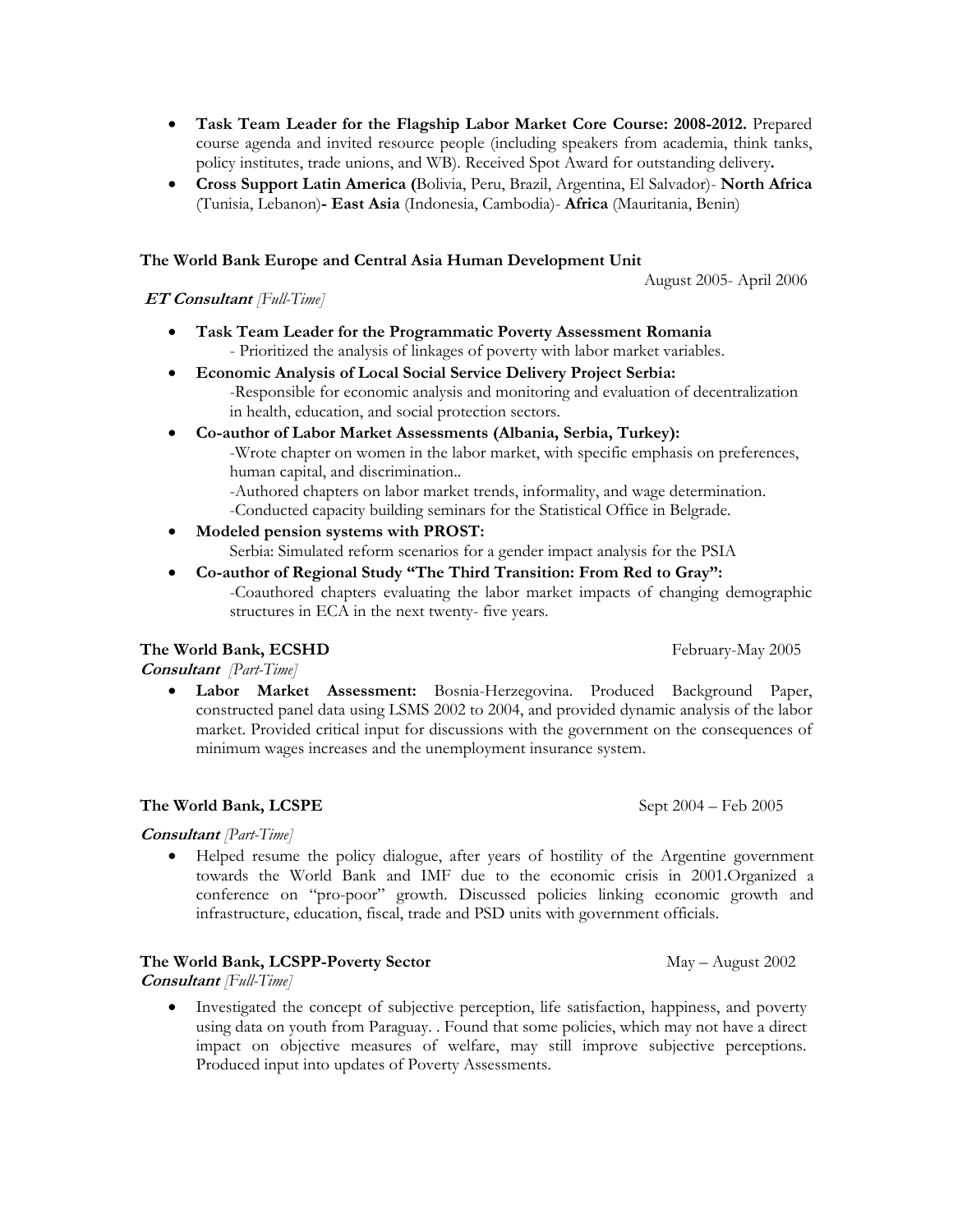# **Yale University, John Roemer June – October 2003**

**Research Assistant [***Full-Time]*

 Measured and compared equality of opportunity in the U.S. and Britain. Discovered that even though according to the most stringent definitions equality of the opportunity has not been achieved in any of two countries, in general the U.S. has more equality of opportunity than Britain.

# **Universidad Nacional del Sur (UNS), Argentina** March 1999 – July 2000

# **Research Associate** *[Full-Time]*

 Through a very competitive process at the national level, was awarded a two-year Research Fellowship at the UNS. Participated actively in weekly faculty meetings to present and evaluate working papers.

# **TEACHING EXPERIENCE**

**Cornell University,** Ithaca, New York 2002 – 2005

# **Teaching Assistant**

"Labor Economics", Professor Gary Fields (Fall 2003-Fall 2004) *Masters* Program, ILR

"International Macroeconomics", Professor Assaf Razin (Fall 2003), *PhD* level.

"Intermediate Microeconomics", "Development of Economic Institutions", "Economic Security", Undergraduate level.

# **Universidad Nacional del Sur,** Argentina 1997 - 2000

**Teaching Assistant** 

"Introduction to Economics", "Macroeconomics" and "Operations Research"

# **PUBLICATIONS/WORKING PAPERS**

- *"Improving access to jobs and earnings opportunities: the role of activation and graduation policies in developing countries*", **Social Protection Discussion Paper 1204**, March (2012) with R.Almeida, J. Arbelaez, M. Hoonorati, A.Kuddo, T..Lohmann, M.Ovadiya, L.Pop and M.Weber.
- *"Earnings Mobility in Urban Argentina: 1996-2003"*, **World Development Volume 38, Issue 6** (2010) with Gary Fields (also WIDER Research Paper RP2008/06.)
- *"Labor Market Policy Research for Developing Countries: Recent Examples from the Literature. What do we know and what should we know?",* **Social Protection Discussion Paper 1001**, January (2010).
- "*Personal Opinions about the Social Security System and Informal Sector Participation: Evidence from Bulgaria"*, **Social Protection Discussion Paper 915**, World Bank (2009) with V.Perotti.
- *"The Mauritanian Labor Market through the Lens of the 2004 National Household Survey",* **World Bank Policy Research Working Paper, WPS 4954** (2009) with T.Rajadel, and N.Pontara.
- "Integrating the Poor into Labor Markets". World Bank mimeo (2008) with S.Puerto.
- "*Earnings Mobility in Argentina, Mexico, and Venezuela: Testing the Divergence of Earnings Mobility Hypotheses*", **IZA Working Paper 3184** (2007) with R.Duval, G.Fields, and S.Freije.
- "*Intra-generational Mobility in Latin America*", **Economia Volume 7, No 2** (2007) with R.Duval, G. Fields, and S.Freije.
- "*How is Convergent Mobility Consistent with Rising Inequality? A Reconciliation in the Case of Argentina*", Background Paper for the World Bank Report "Argentina: Seeking Sustained Growth and Social Equity" (2005) with G.Fields.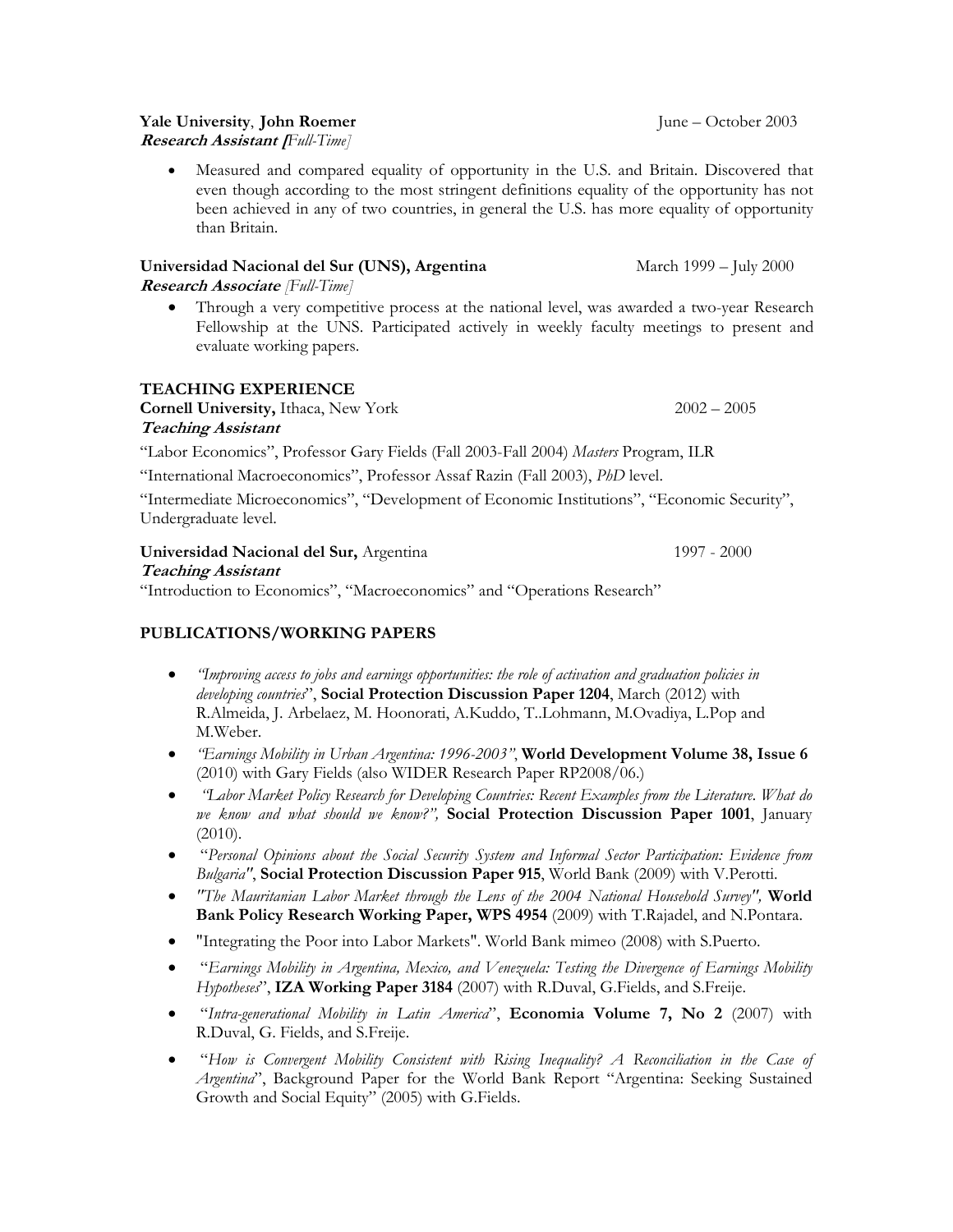- "*Stylized Facts on Poverty, Inequality, and Economic Growth in Argentina*", Background Paper for the World Bank Report "Argentina: Seeking Sustained Growth and Social Equity" (2005).
- "*Subjective Perception of Welfare of Youth in Paraguay*", World Bank, mimeo (2004) with Q.Wodon.
- "*Income Inequality by Source in Argentina: Comparing Cross-Section and Panel Estimates*", World Bank, mimeo (2004) with Q. Wodon.
- "The Concept of Evolution in the History of Economic Thought", **Estudios Economicos, U.N.S., vol. XVI (35)**: pp. 125-162, January-June (2000).

# **BOOKS-CHAPTERS**

- *"Training programs for youths and adults: Targeting the unemployed, low income or low skilled workers"* for "Skills Development Strategies to Improve Employability and Productivity: Taking Stock and Looking Ahead", with J. Kluve and F. Rother (World Bank, forthcoming).
- *"Facilitating Labor Market Transitions through Targeted Active Labor Market Programs"* in "Good Jobs Needed: The Role of Macro, Investment, Education, Labor and Social Protection Policies" with May Wazzan and Haneen Sayed (World Bank, forthcoming).
- "*Managing Labor Market Risks"* in "From Right to Reality: Incentives, Labor Markets, and the Challenge of Universal Social Protection in Latin America and the Caribbean", with D. Robalino (World Bank, 2012).
- *"Building a Skilled Labor Force- Non-formal job skills training programs"* in "The Indonesian Jobs Report: Towards better jobs and security for all"(World Bank, 2011)
- "Providing skills for equity and growth: preparing Cambodia's youth for the labor market", Human Development Department East Asia and Pacific Region, with Jamele Rigolini, Laura Pabon, Mariana Infante Villarroel and Andrew Jones, (World Bank 2010)
- "Globalization, Wages, and the Quality of Jobs: Five Country Studies" Edited with D.Brown, R.Robertson, and G.Pierre, (World Bank, 2009)..
- "*Demographic Change and Labor Markets*", in "The Third Transition: From Red to Gray", with G. Betcherman, (World Bank, 2007).
- *"School to work transition in Turkey: Micro evidence from cross sections and synthetic cohorts' analysis"* in "Investing in Turkey's Next Generation: The School to Work Transition and Turkey's Development", with J.Fares (World Bank, 2007).
- "*How Demanding Should Equality of Opportunity Be, and How Much Have We Achieved?*", in Frontiers in Social and Economic Mobility, with V.Dardanoni, G.Fields, and J.Roemer. (Stanford University Press, 2006)

# **POLICY NOTES**

- "Active Labor Market Policies for Youth-A Framework to Guide Youth Employment Interventions", World Bank Employment Policy Primer (2010) with W. Cunningham and A. Wuermli.
- "Incentivos a la formalización de trabajadores independientes y microempresas y sus lecciones para Colombia" World Bank (2010) with P. Acosta and F.Ochoa.
- "Globalization, Wages and the Quality of Jobs-Lessons for Policy Makers" World Bank Employment Policy Primer #15 December (2009) with D.Brown, R.Robertson, and G.Pierre.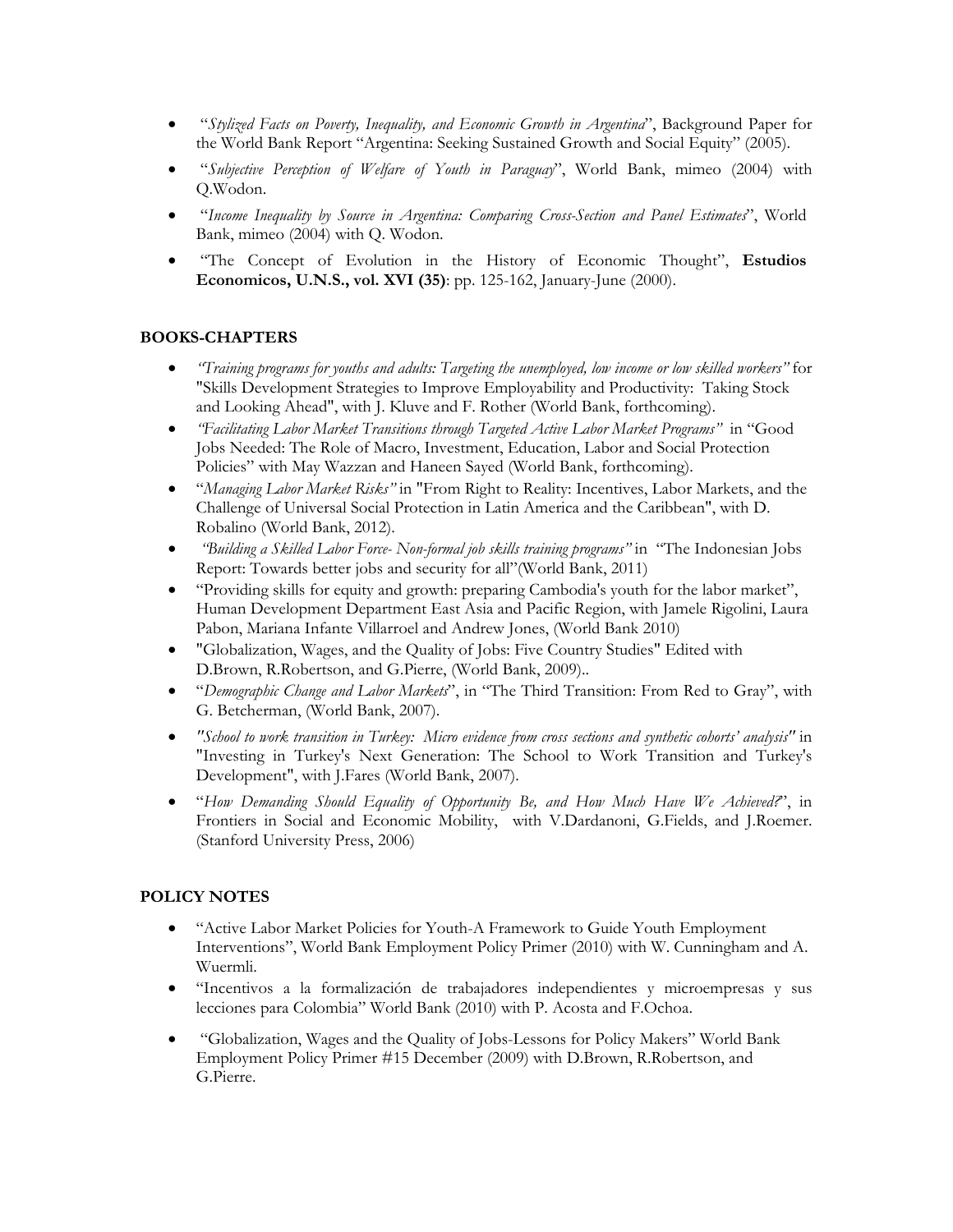- "Containing Unemployment in Mexico: Role of Labor Policies in Response to the Financial Crisis" World Bank (2009) with D. Robalino.
- "The Effects of Globalization on Working Conditions in Developing Countries: An Analysis Framework and Country Study Results World Bank Employment Policy Primer #9 March (2008) with D.Brown, R.Robertson, and G.Pierre.
- "Serbia Labor Market Study", World Bank (2006) with G.Betcherman, T.Boskovic, S. Jain, and A.Kuddo.
- "Albania Labor Market Study", World Bank (2005) with G. Betcherman.

#### **HONORS/AWARDS**

IZA Research Fellow since November 2007

Referee: Journal of Public Economics, Journal of Economic Inequality, Revista de Analisis Economico

Sage Foundation Fellowship, Cornell University 2004-2005

Fulbright Scholarship to pursue the PhD in Economics at Cornell University, 2000-2005

Graduate Research Scholarship, Universidad Nacional del Sur, 1999-2000

Ranked first in class of 1999, Universidad Nacional del Sur

## **CONFERENCES/PRESENTATIONS**

WB- IZA Conferences, 2007-2008-2009. IADB, Research Department Seminar, February 2006. ECINEQ, Society for the Study of Economic Inequality, Mallorca, Spain, 2005. SMYE, Spring Meeting for Young Economists, Switzerland, 2005. LACEA, 9th Annual Meeting, San Jose, Costa Rica, 2004. LACEA, 8th Annual Meeting, Puebla, Mexico, 2003. Universidad de Carabobo, Venezuela, International Conference, 2000. Invited to present. Argentine Association of Political Economy. 34th Annual Meeting, Argentina, 1999.

## **SKILLS/INTERESTS**

Software: PROST, UISIM, EViews, Stata, TSP. Languages: Spanish (native), English (fluent), French and German (good), Portuguese (fair), Russian (beginner). Nationally ranked professional singles tennis player (1992-1994) Black Belt in Tae Kwon Do (2005)

#### **VOLUNTEER**

Red Cross Volunteer, Cornell University 2002-2005. March of Dimes for Healthier Babies (outstanding fundraiser) 1993 and 2004-05. Mentor for Minority Students (freshman) Cornell University 2004.